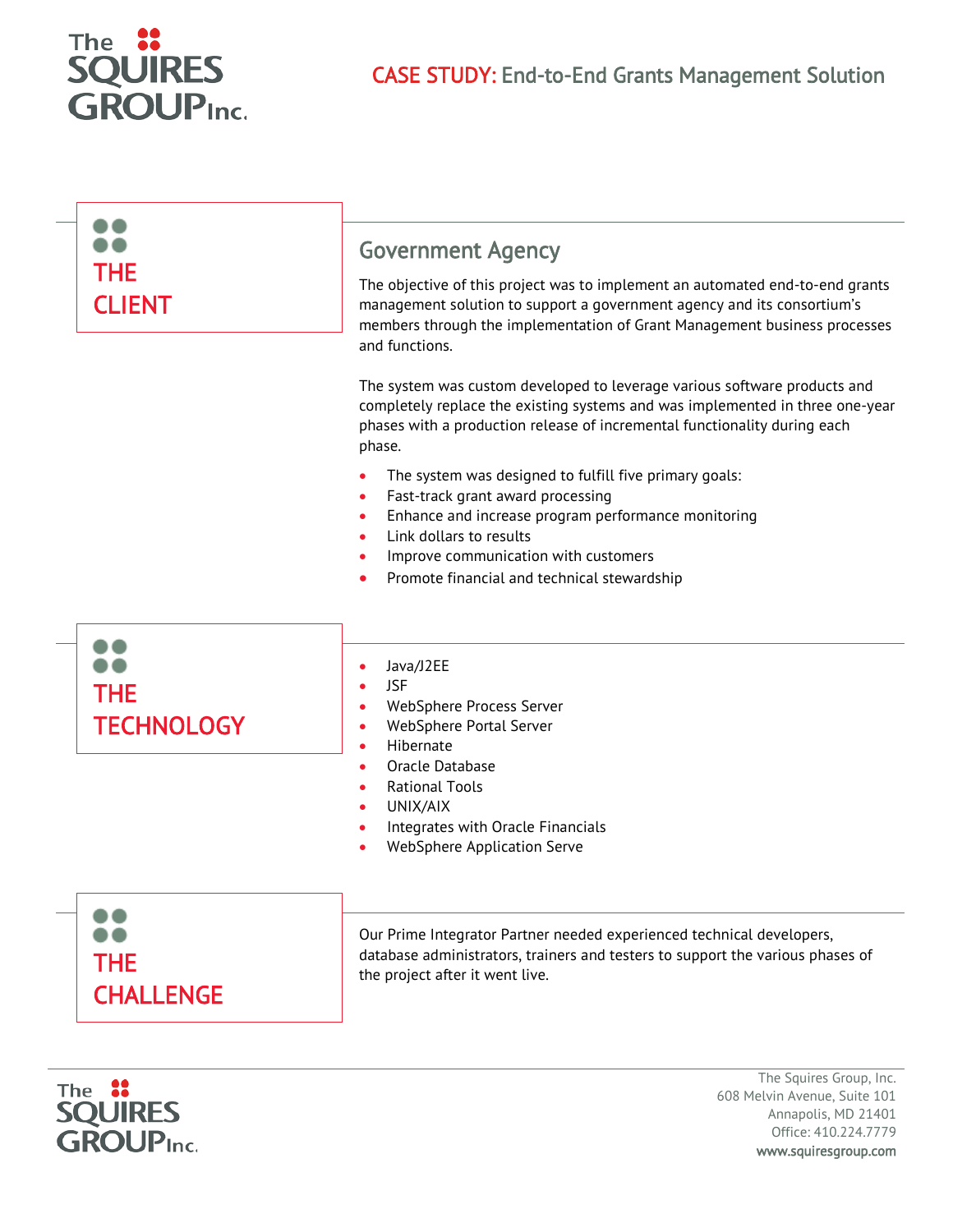

Our team supported multiple aspects of the project, including the following key initiatives:

- Full Software Development Lifecycle (SDLC)
- Requirements gathering over all three phases of the project
- Document and code development
- Support Phases I, II, and III after they went live
- Data conversion and validation
- Oracle Financials and legacy system integration

### Technical Development

TSGi identified a team of Technical Developers to develop code for the use cases in the functional areas of Grants Management system. The work included writing JSPs using JSF framework to develop front end for the system and creating integration code using Hibernate framework to develop database interface.

### Database Administration

The Squires team was responsible for all aspects of Oracle 10G database administration for a grants administration project. Tasks included database backup configuration; data extraction, conversion from a legacy system to the new system via PL/SQL; maintenance of the data model via IBM Rational Tools; and IBM WebSphere Application Server and Portal Server installation/configuration/maintenance

# **Testing**

TSGi also delivered Senior Testers to develop test plans, scenarios documents, and cases. Work included reviewing the requirements; executing the test cases, tracking the defects and generating reports; and providing UAT and Help desk support.

# **Training**

We also found an experienced trainer to manage all training initiatives. The trainer maintained the training documentation for both instructor-led and online training; collaborated with the technical, functional, and training teams; assisted with the instructor-led training on a weekly basis which included scheduled classes as well as ad hoc sessions for end users with more focused training needs. Oracle's UPK (User Productivity Kit) as the main tool for developing both the training manuals for instructor-led training as well as the on-line, self-paced tutorials available to each user.

#### Operations and Maintenance

TSGi also provided technical support for the software development and maintenance. TSGi is supporting the Operations and Maintenance (O&M) piece of all three phases of the project.